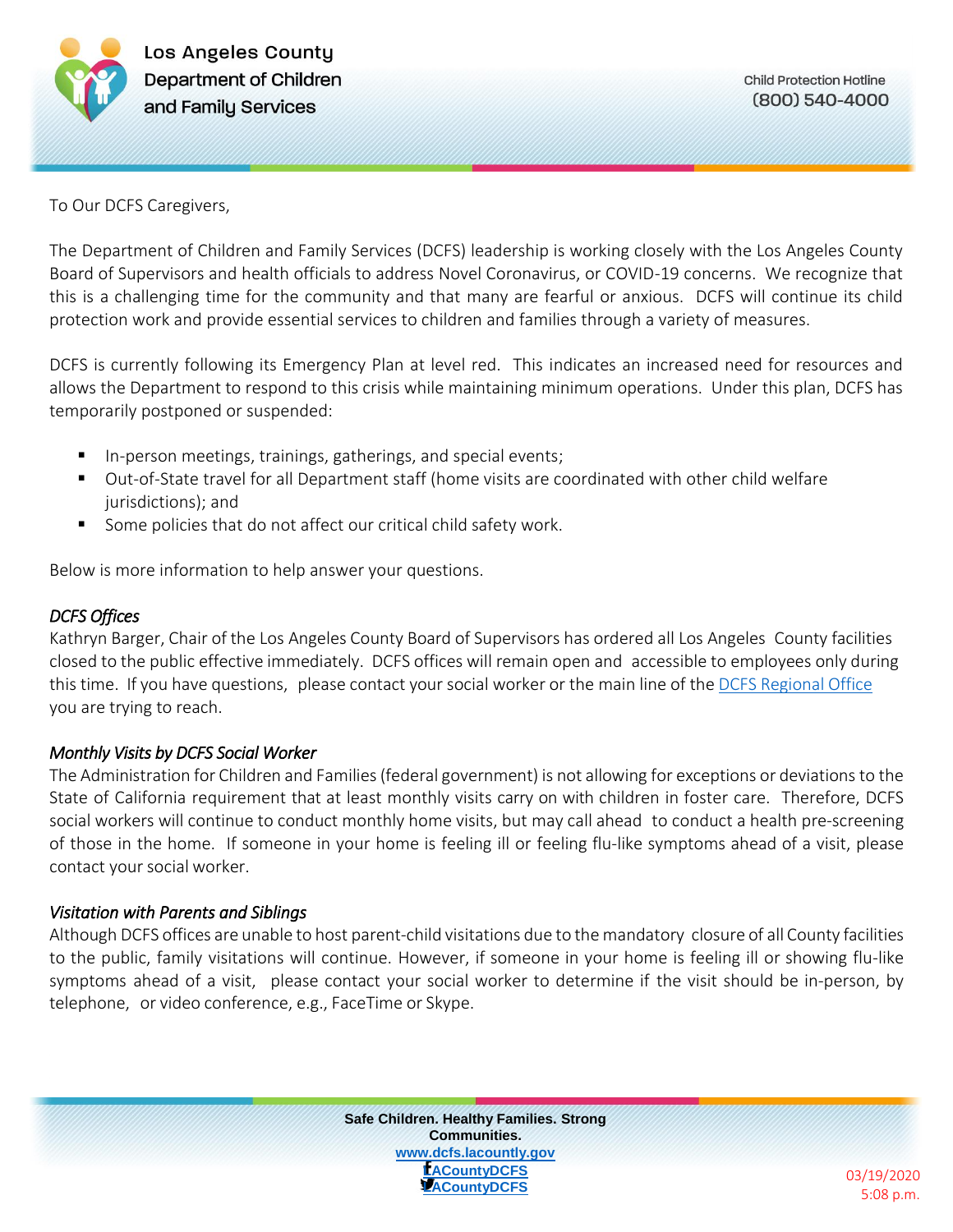

## *Child and Family Team Meetings*

The Department will continue to facilitate Child and Family Team Meetings via Skype or telephone *(when families do not have Skype capabilities).*

## *Dependency Court Hearings*

Starting March 17, 2020, all Los Angeles County courtrooms, including Dependency Court, will be closed for three (3) days. The Los Angeles Superior Court will reopen on Friday, March 20, 2020, for the limited purpose of hearing or handing essential or emergency matters, in Criminal, Civil, Probate, Family Law and Dependency/Juvenile cases. You continue to have the right to be heard at court by submitting written information to the court, by using the [JV-](http://www.courts.ca.gov/documents/jv290.pdf)[290,](http://www.courts.ca.gov/documents/jv290.pdf) Caregiver Information Form, or by submitting a letter to the court.

# *Resource Family Approval Trainings*

DCFS is postponing all in-person trainings for caregivers at this time. Contact your social worker with any questions. More information is also available a[t https://dcfs.lacounty.gov/coronavirus-covid-19-updates/](https://dcfs.lacounty.gov/coronavirus-covid-19-updates/) or by calling the RFA after hours warmline at (877) 323-7165.

# *Resources for Caregivers*

DCFS is working with local school districts and community partners to help accommodate caregiver needs or connect you with additional resources for children in your care.

We understand that staying home with children for the next several weeks while practicing social distancing may be tough. We have assembled a list of community-based resources available:

- The Los Angeles Unified School District (LAUSD) will open 60 "grab-and-go" food centers for school families, beginning Wednesday, March 18, 2020. Each child can take home two nutritious meals. Centers will be open Monday through Friday from 7:00 a.m. to 10:00 a.m. To find the center nearest you: [click here.](https://achieve.lausd.net/resources) Check your local school district for additional resources.
- LA County Library provides many digital resources you can access 24/7, no matter where you are. A library card number and PIN is needed for access.
	- o Read [eBooks](https://lacountylibrary.org/ebooks/) and listen to [audiobooks](https://lacountylibrary.org/audiobooks/) on OverDrive or Libby.
	- o Stream [movies and TV shows](https://lacountylibrary.org/movies-tv/) on Kanopy and Hoopla.
	- o Check out [digital magazines](https://lacountylibrary.org/digital-magazines/) via RBdigital.
	- o Stream [music](https://lacountylibrary.org/music/) on Freegal.
	- o [TumbleBook Library](https://www.tumblebooklibrary.com/Home.aspx?categoryID=77) is an online collection of animated and talking picture books.
	- o [Brainfuse](http://main.lacounty.ca.brainfuse.com/authenticate.asp) provides kids and learners of all ages with one-on-one homework help and tutoring from 1:00 10 :00 p.m. every day.
- Sign up fo[r ReadyRosie](https://readyrosie.com/lacountylibrary/) to get texts or emails with ideas for family engagement tips and early learning opportunities.



03/19/2020 5:08 p.m.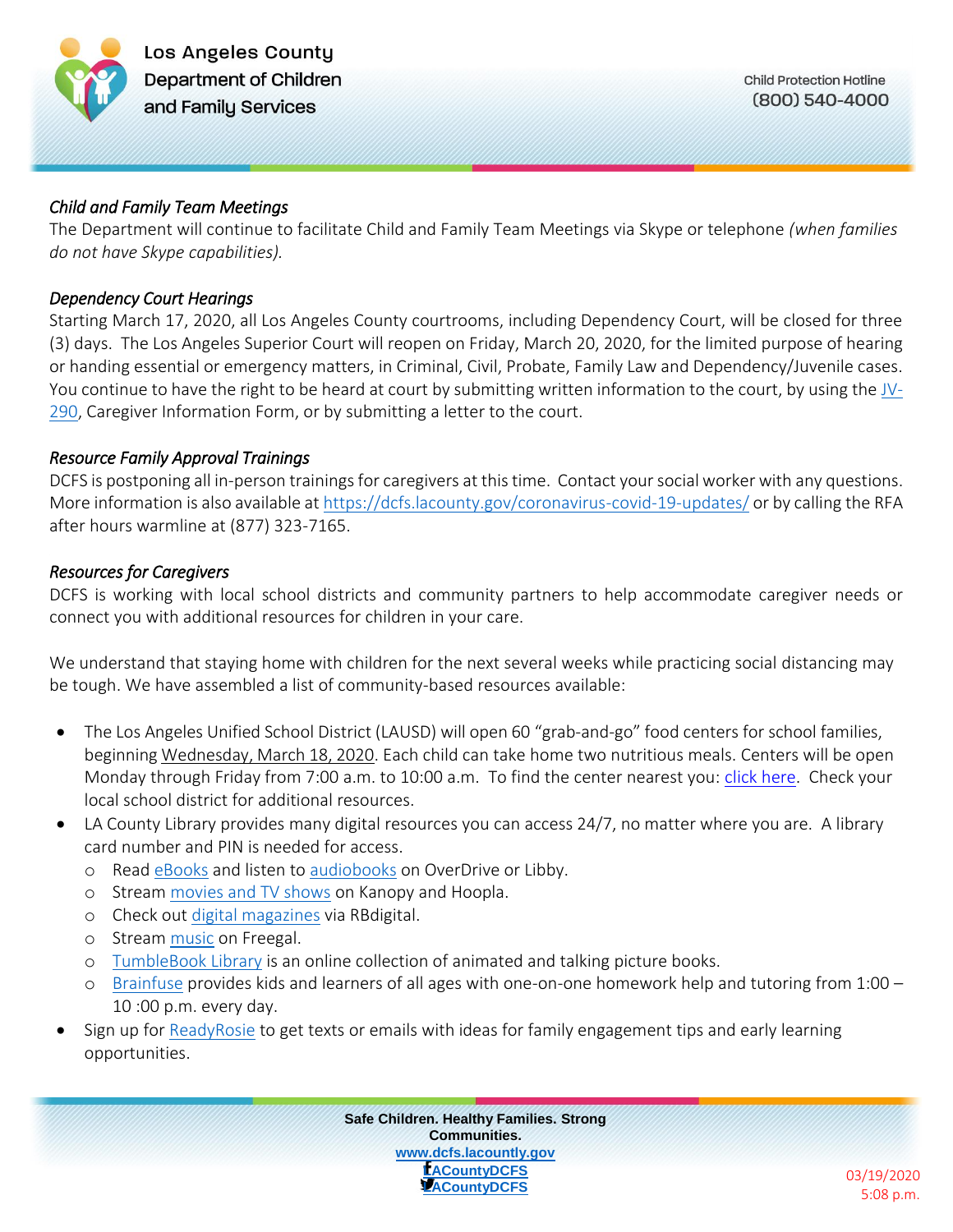

- Educational content will stream on the [PBS SoCal](https://pbskids.org/) and [KCET](https://www.kcet.org/) websites, on the free KCET app available on Roku and Apple TV – and on the PBS Video app, also available on Roku, Apple TV as well as Amazon Fire TV, Samsung Smart TV, Google Play and YouTube.
- Sign up for a [weekly newsletter](http://public.pbs.org/PBSKIDSDaily?source=pbskids.org) from PBS Kids with ideas for activities and tips you can use to help children play and learn at home.

## *Safety Precautions and Sanitization*

DCFS is taking the health and safety of its clients and staff very seriously during this time.Below are simple precautions to stay safe and healthy during this time:

- Wash your hands for at least 20 seconds with soap and water after interacting with a child or family member or after touching surfaces in a family's home.
	- o Teach children to sing a song while scrubbing hands with soap for 20 seconds like the ABC or Happy Birthday songs.
- If soap and water are not readily available, use a hand sanitizer that contains at least 60% alcohol. Cover all surfaces of your hands and rub them together until they feel dry.
- Avoid touching your eyes, nose, and mouth with unwashed hands.
- Clean and disinfect [frequently touched surfaces](https://www.cdc.gov/coronavirus/2019-ncov/community/home/cleaning-disinfection.html) daily. This includes tables, doorknobs, light switches, countertops, handles, desks, phones, keyboards, toilets, faucets, and sinks.
- Practice social distancing by limiting the time you spend in public and try to maintain distance from others when you do go out. Avoid places with large groups of people wherever possible.

# *Coping with Stress*

We recognize that this is a challenging time for the community right now and that many are fearful or anxious. When you hear, read, or watch news about an outbreak of an infectious disease, you may feel anxious and show signs of stress—even when the outbreak affects people far from where you live and you are at low or no risk of getting sick. These signs of stress are normal and may be more likely in people with loved ones in parts of the world affected by the outbreak.

During an infectious disease outbreak, care for your own physical and mental health and reach out in kindness to those affected by the situation. The LA County Dept. of Mental Health is working to help communities cope with additional stress during this time. [Click here](https://dmh.lacounty.gov/covid-19-information/) to read more about coping with stress.

# *Additional Reminders*

During this time, remember the prudent parenting standards you learned in your caregiver training. You should continue to make sensible and reasonable parenting decisions for the child in your care including identifying alternate childcare options with school closures. For more information on prudent parenting standards[, click here.](https://www.cdss.ca.gov/inforesources/caregiver-advocacy-network/reasonable-and-prudent-parent-standard)